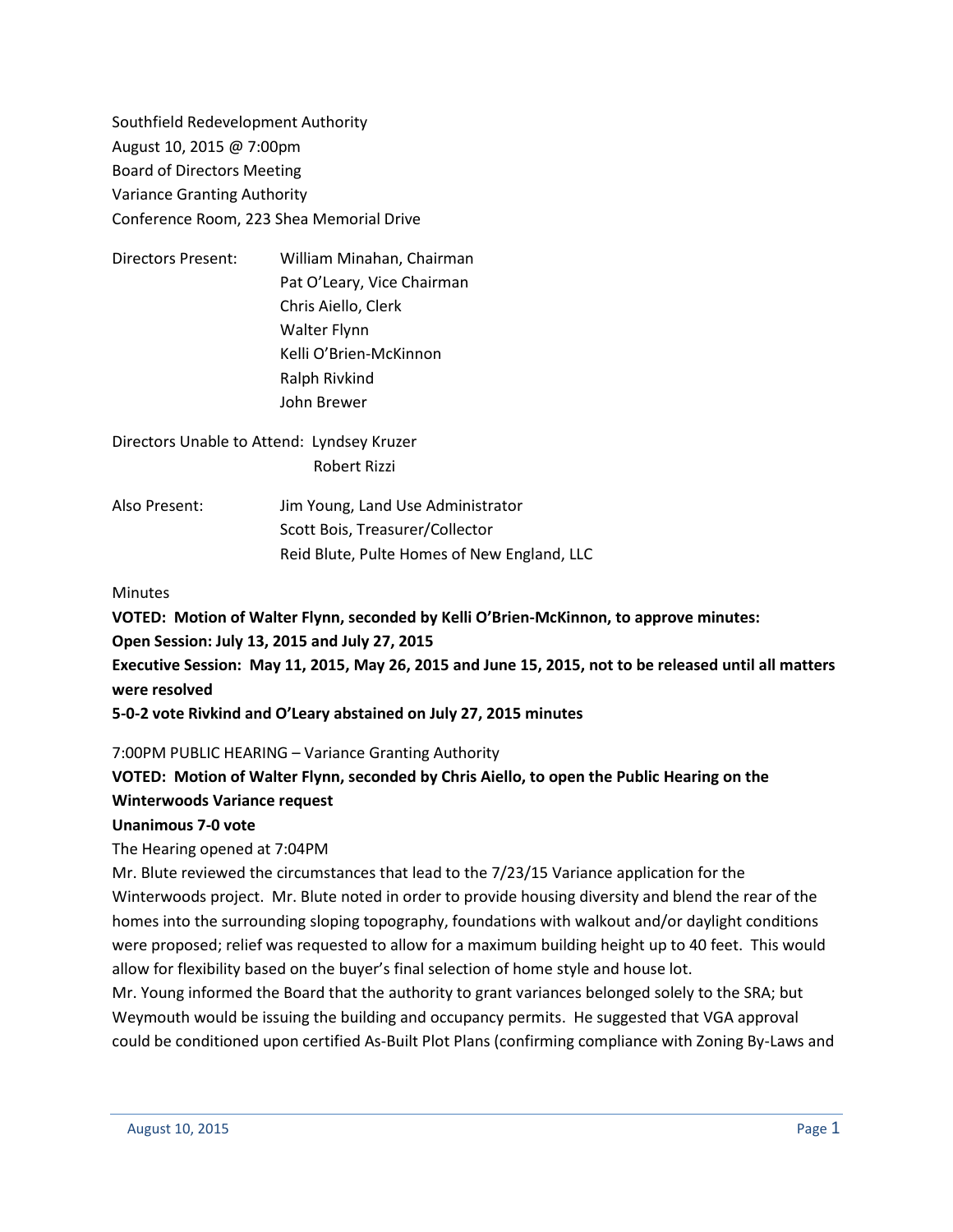any variances granted) being provided to the SRA and Weymouth prior to issuance of Certificates of Occupancy.

## PUBLIC COMMENT PERIOD

Mr. Galluzzo, East Bridgewater, was informed that approximately 73 homes were expected to have walkout or daylight foundations. He asked the Board to consider revoking the waiver previously granted on the regulation to install automatic fire sprinkler systems in all SouthField residential units.

# **VOTED: Motion of Kelli O'Brien-McKinnon, seconded by John Brewer, to close the Public Hearing Unanimous 7-0 vote**

### Board Measure 13-030 Winterwoods

**VOTED: Motion of Walter Flynn, seconded by Kelli O'Brien-McKinnon, that the Variance Granting Authority approve, with conditions, the request for Variance submitted on July 23, 2015 by Pulte Homes of New England, LLC, for the Winterwoods project Unanimous 7-0 vote**

## Status Reports

The Agreement Workgroup was still discussing DDA changes and waiting for additional LStar input which had been previously requested. Mr. Barry, LStar, asked to meet with the workgroup for an open discussion.

Water and Sewer Workgroup had no update on permanent water source. Mr. Barry indicated that LStar would meet with the MWRA Board of Directors in September to seek an endorsement on LStar's connection concept.

Parkway and NAVY Workgroup noted that the State funding for Parkway Phase 2 was pending, no further information was available at this time.

Master Plan Workgroup continued attending weekly meetings on LStar's proposed Zoning Changes. Mr. Barry stated that LStar would meet with Weymouth Town Council (WTC) on Sept. 8, 2015 to seek their endorsement on proposed zoning changes in Weymouth's portion of Southfield. The Board was informed that the new Legislation did not require the SRA Board to endorse or deny the zoning changes, but once filed with the Town; SRA was required to hold a Public Hearing and solicit comments.

Mr. Young noted that Winterwoods Definitive Subdivision Plans (approved 7/27/15) were ready for signatures.

A discussion ensued on the Collins Center scope of work. The Chairman stated the original scope would cost \$8K, and suggested, instead, that employment contracts be developed for the SRA staff. He offered to provide his contract template to the Agreement Workgroup for them to convert into an SRA